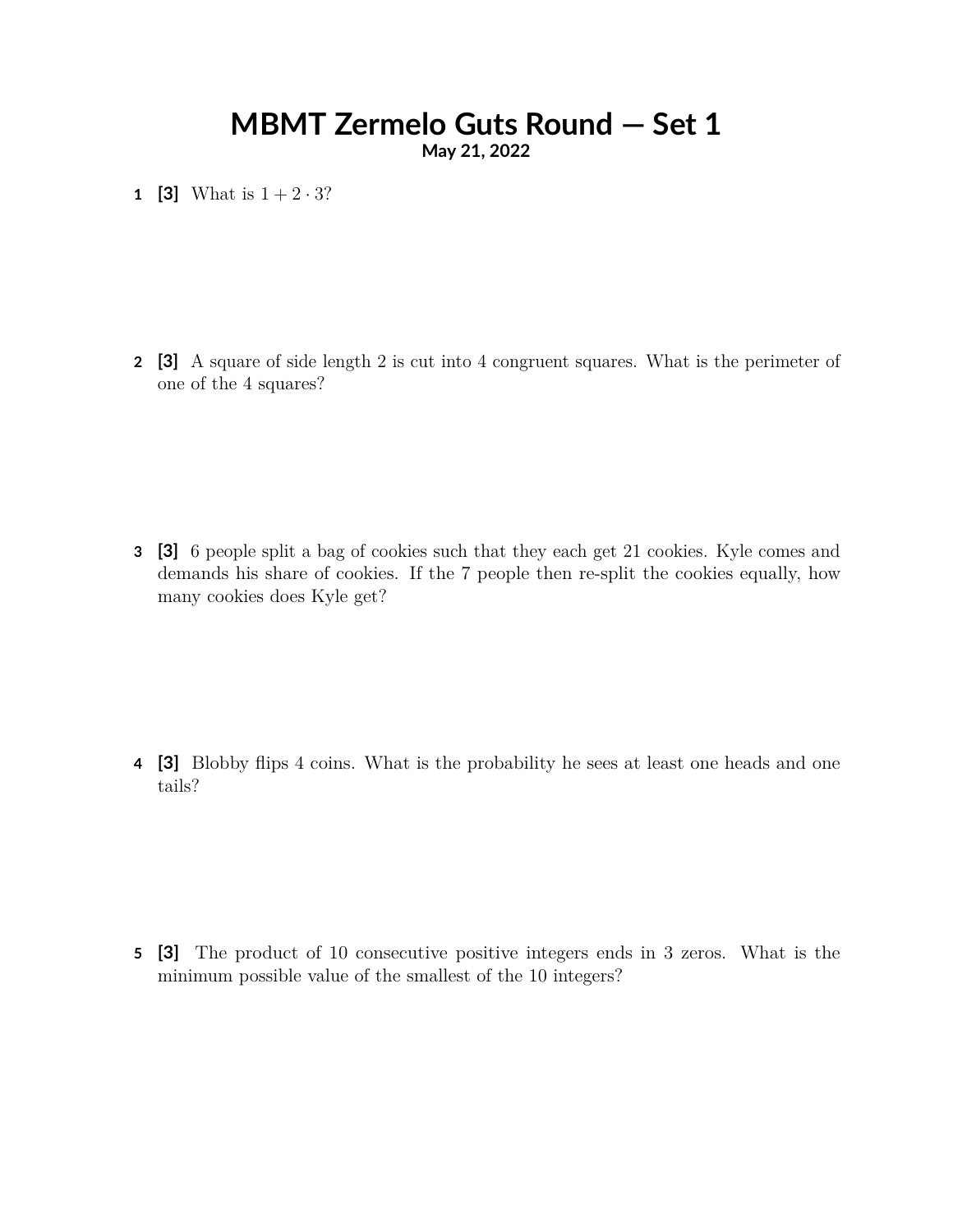### **MBMT Zermelo Guts Round — Set 2 May 21, 2022**

**6 [4]** How many perfect squares less than 100 are odd?

**7 [4]** Guuce continually rolls a fair 6-sided dice until he rolls a 1 or a 6. He wins if he rolls a 6, and loses if he rolls a 1. What is the probability that Guuce wins?

**8 [4]** The perimeter and area of a square with integer side lengths are both three digit integers. How many possible values are there for the side length of the square?

**9** [4] In the coordinate plane, a point is selected in the rectangle defined by  $-6 \le x \le 4$ and  $-2 \leq y \leq 8$ . What is the largest possible distance between the point and the origin, (0*,* 0)?

**10 [4]** The sum of two numbers is 6 and the sum of their squares is 32. Find the product of the two numbers.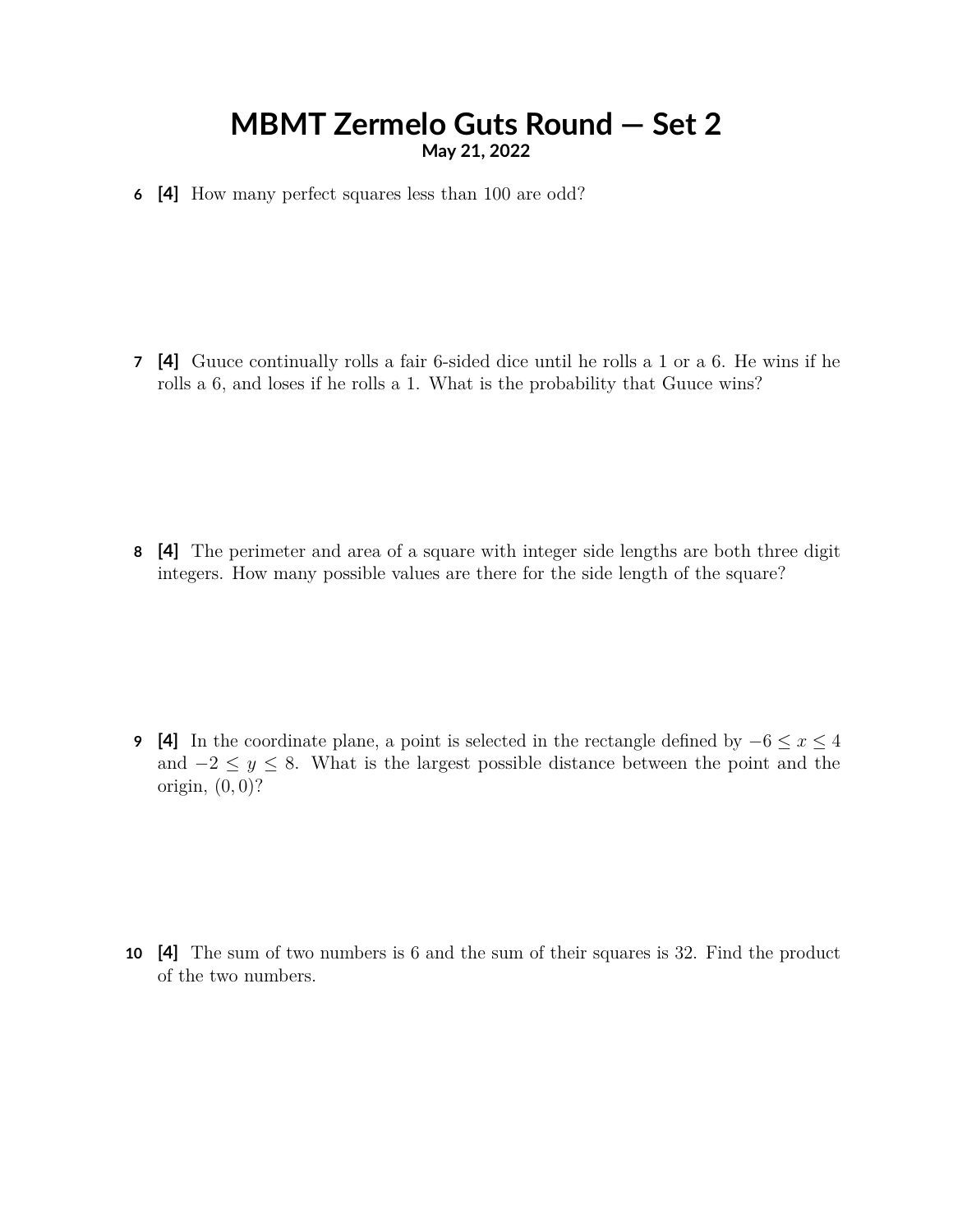## **MBMT Zermelo Guts Round — Set 3 May 21, 2022**

**11 [5]** How many two digit numbers are there such that the product of their digits is prime?

**12 [5]** Triangle *ABC* has area 4 and  $\overline{AB} = 4$ . What is the maximum possible value of ∠*ACB*?

**13 [5]** Let *ABCD* be an iscoceles trapezoid with *AB* = *CD* and *M* be the midpoint of  $\overline{AD}$ . If  $\triangle ABM$  and  $\triangle MCD$  are equilateral, and  $BC = 4$ , find the area of trapezoid *ABCD*.

**14** [5] Let *x* and *y* be positive real numbers that satisfy  $(x^2 + y^2)^2 = y^2$ . Find the maximum possible value of *x*.

**15 [5]** Let *AOB* be a quarter circle with center *O* and radius 4. Let  $\omega_1$  and  $\omega_2$  be semicircles inside *AOB* with diameters *OA* and OB, respectively. Find the area of the region within *AOB* but outside of  $\omega_1$  and  $\omega_2$ .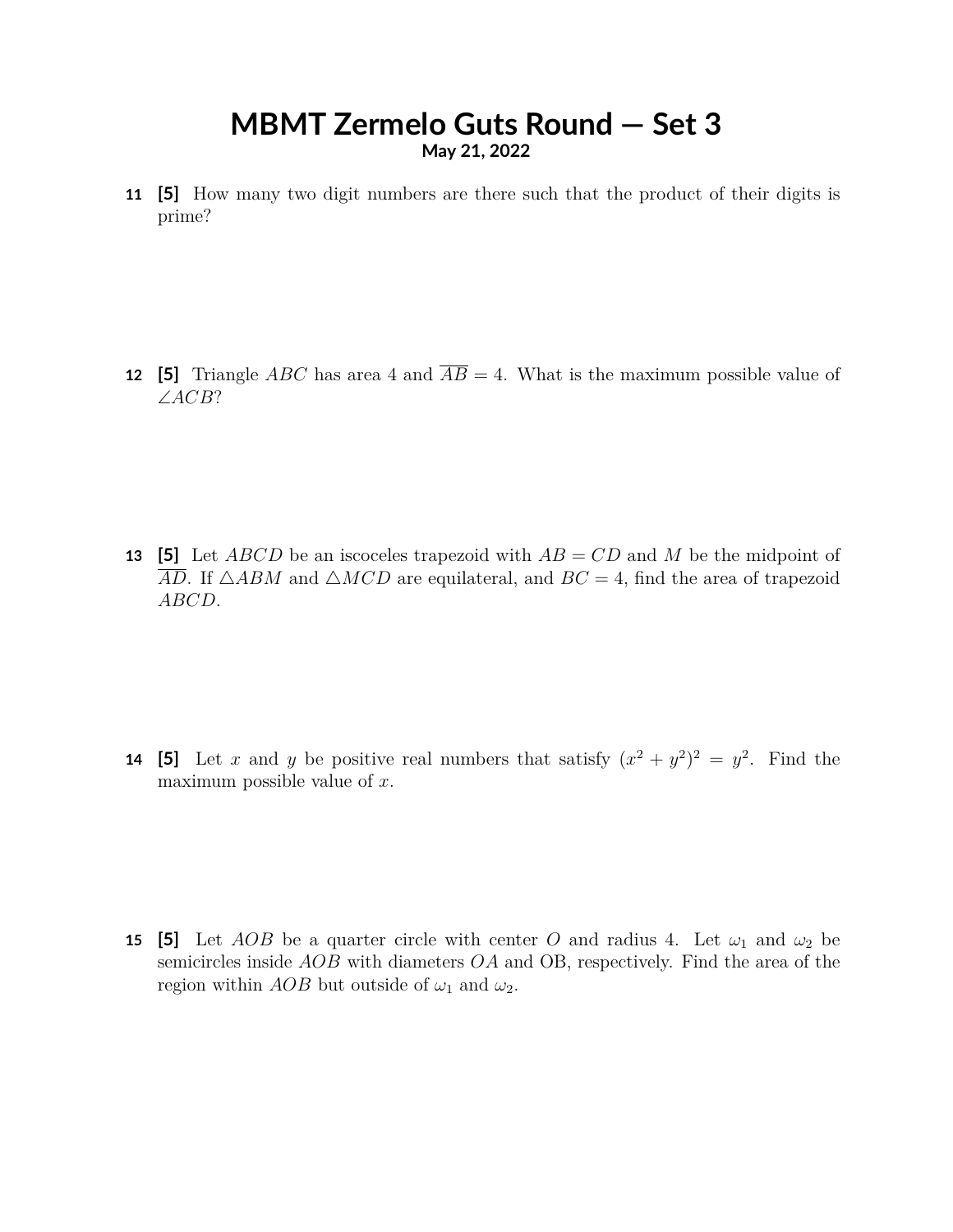#### **MBMT Zermelo Guts Round — Set 4 May 21, 2022**

**16 [7]** Integers *a*, *b*, *c* form a geometric sequence with an integer common ratio. If  $c = a + 56$ , find *b*.

**17 [7]** In parallelogram *ABCD*,  $\angle A \cdot \angle C - \angle B \cdot \angle D = 720^\circ$  where all angles are in degrees. Find the value of  $\angle C$ .

**18 [7]** Steven likes arranging his rocks. A mountain formation is where the sequence of rocks to the left of the tallest rock increase in height while the sequence of rocks to the right of the tallest rock decrease in height. If his rocks are 1*,* 2*, . . . ,* 10 inches in height, how many mountain formations are possible? For example: the sequences (1-3-5-6-10-9-8-7-4-2) and (1-2-3-4-5-6-7-8-9-10) are considered mountain formations.

**19 [7]** Find the smallest 5-digit multiple of 11 whose sum of digits is 15.

**20** [7] Two circles,  $\omega_1$  and  $\omega_2$ , have radii of 2 and 8, respectively, and are externally tangent at point *P*. Line *l* is tangent to the two circles, intersecting  $\omega_1$  at *A* and  $\omega_2$  at *B*. Line *m* passes through *P* and is tangent to both circles. If line *m* intersects line *l* at point *Q*, calculate the length of *P Q*.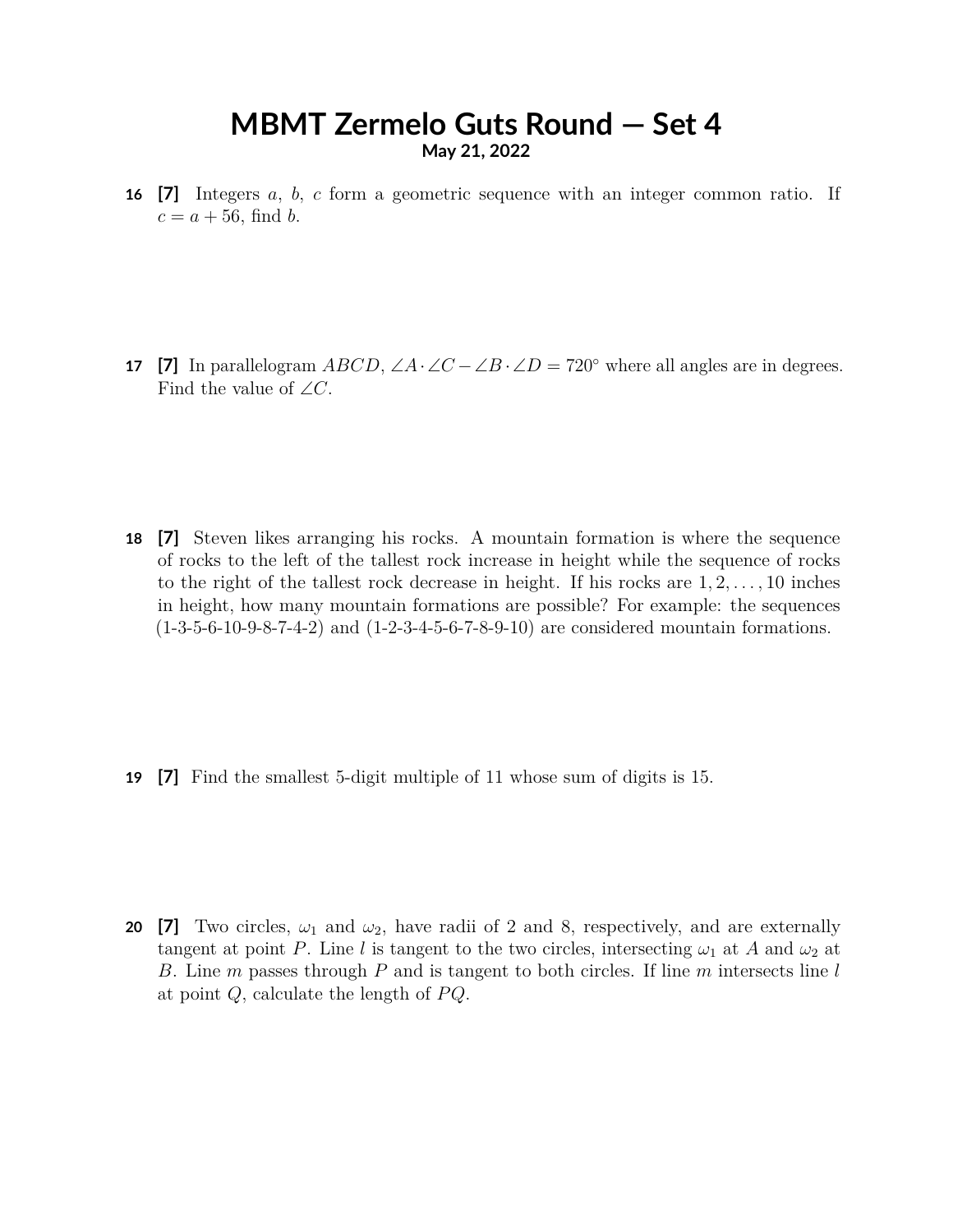#### **MBMT Zermelo Guts Round — Set 5 May 21, 2022**

**21 [9]** Sen picks a random 1 million digit integer. Each digit of the integer is placed into a list. The probability that the last digit of the integer is strictly greater than twice the median of the digit list is closest to  $\frac{1}{a}$ , for some integer *a*. What is *a*?

**22 [9]** Let 6 points be evenly spaced on a circle with center *O*, and let *S* be a set of 7 points: the 6 points on the circle and *O*. How many equilateral polygons (not self-intersecting and not necessarily convex) can be formed using some subset of *S* as vertices?

**23** [9] For a positive integer *n*, define  $r_n$  recursively as follows:  $r_n = r_{n-1}^2 + r_{n-2}^2 + \ldots + r_0^2$ , where  $r_0 = 1$ . Find the greatest integer less than

$$
\frac{r_2}{r_1^2} + \frac{r_3}{r_2^2} + \ldots + \frac{r_{2023}}{r_{2022}^2}.
$$

**24 [9]** Arnav starts at 21 on the number line. Every minute, if he was at *n*, he randomly teleports to  $2n^2$ ,  $n^2$ , or  $\frac{n^2}{4}$  with equal chance. What is the probability that Arnav only ever steps on integers?

**25** [9] Let *ABCD* be a rectangle inscribed in circle  $\omega$  with  $AB = 10$ . If P is the intersection of the tangents to  $\omega$  at  $C$  and  $D$ , what is the minimum distance from  $P$  to  $AB$ ?